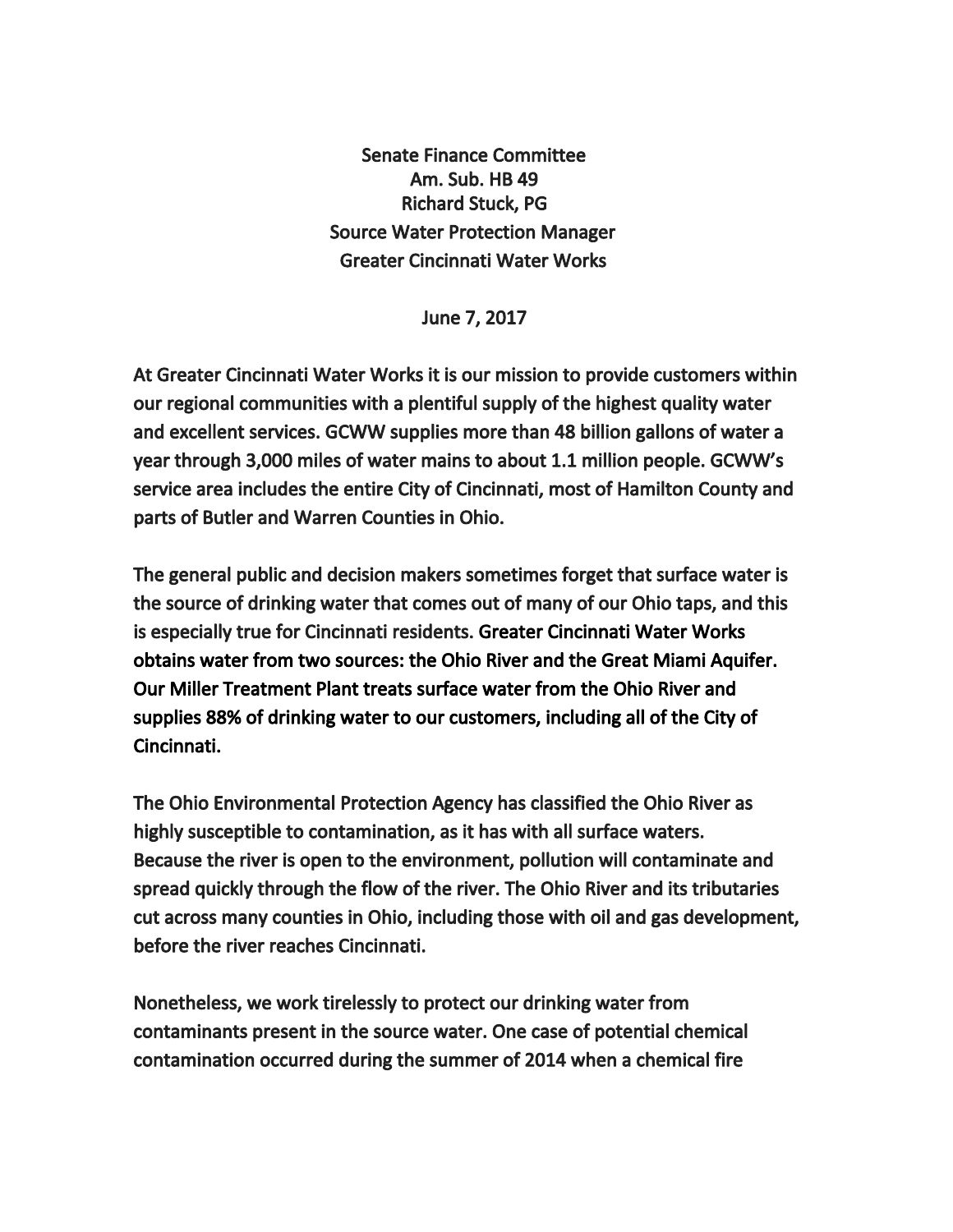erupted at the Eisenbarth gas well site in Monroe County. In the case of this disaster, information with the identity of chemicals released into the Ohio River did not come until several days later. The initial reports for the spill included a description of a massive fish kill in Opossum Creek, a direct tributary to the Ohio River, so we were justifiably concerned. Obtaining information on the spill was the result of substantial effort on our part and on the part of the Ohio River Valley Sanitation Commission (ORSANCO). When we did finally get the chemical information it was incomplete.

GCWW has a number of options to remove contaminants from the water or to cease pumping water from the river altogether for a period of time without service interruptions to allow contaminants to flow past our intakes. Although these options are available, GCWW cannot ensure removal for contaminants which are unknown, and simply ceasing pumping until contaminants pass puts the system at risk due to limited water storage. The absence of timely, complete, and accurate information limits our ability to make the informed decisions and preparations required to protect the health and wellbeing of the almost 1.1 million people who consume our water. We are very sensitive to this issue and the need to have the full picture of any chemicals which make their way into our waterways. We need this information immediately after any accident, spill or release which affects our source water to allow as much time as possible to evaluate the situation and prepare appropriate responses.

It has come to our attention that under current state law, the identity of some trade secret chemicals may remain hidden from drinking water operators even during accidents and releases into waterways such as the chemical fire at the Eisenbarth well pad.

Because of this trade secret loophole, even in the event of an emergency situation, first responders and public waterworks do not have access to the full list of chemicals from industry or the Ohio Department of Natural Resourcesincluding chemicals protected under trade secret law.